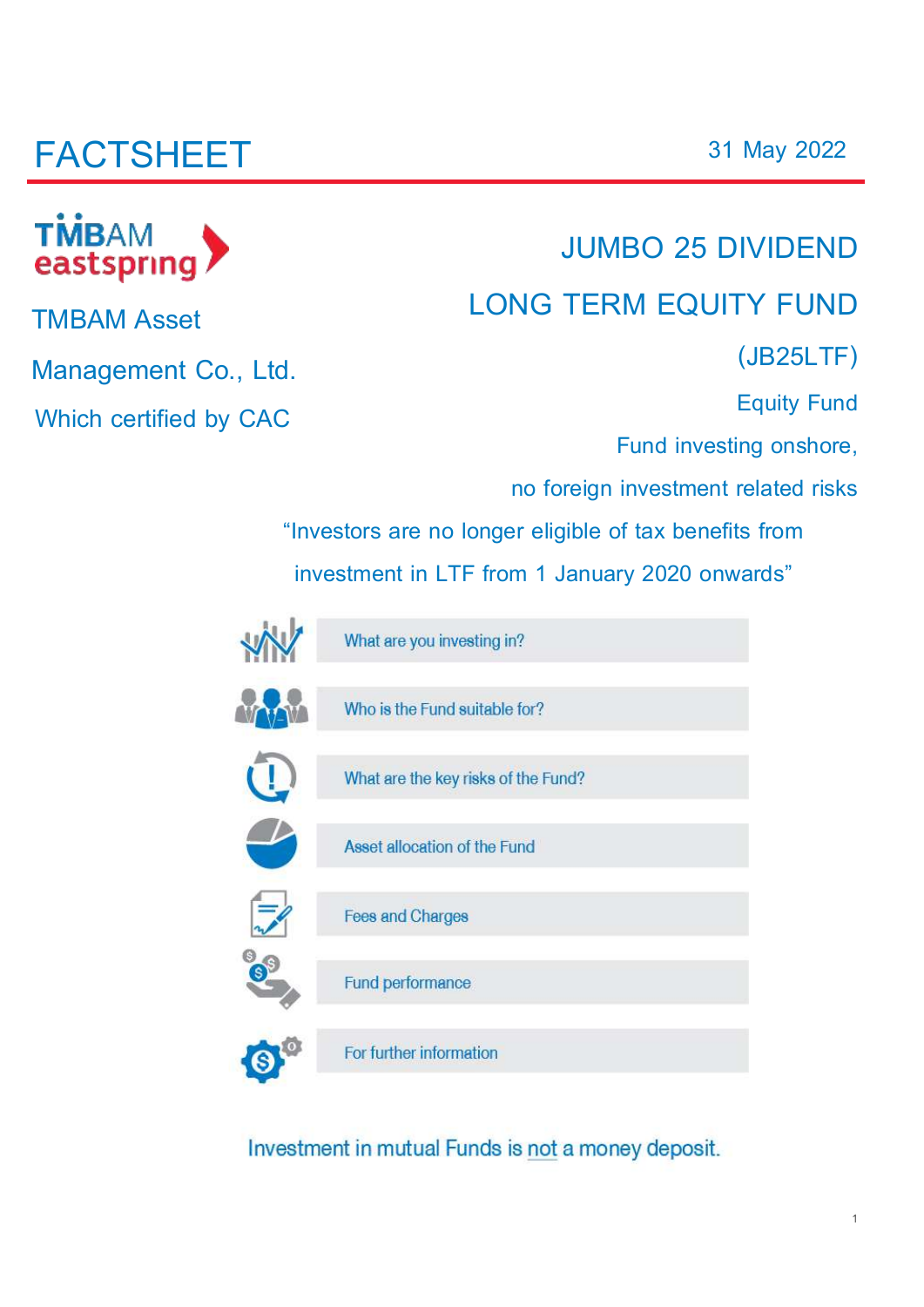

### What are you investing in?

#### 1.1 Investment Policy

To fully invest in stocks at all time. The fund will invest in ordinary and/or preferred stocks of 25 listed companies with largest market capitalization,dividend payment policy, and liquidity.

#### 1.2 Management Style

passive management



Who is the Fund suitable for?

1.the investors that can accept high risk from investments in securities and can accept high fluctuation on the value of the Investment Units

### This fund is not suitable for:

• Investors who need to use money in the near future.

• Investors who cannot accept the risk from the principal reduction from investment in shares.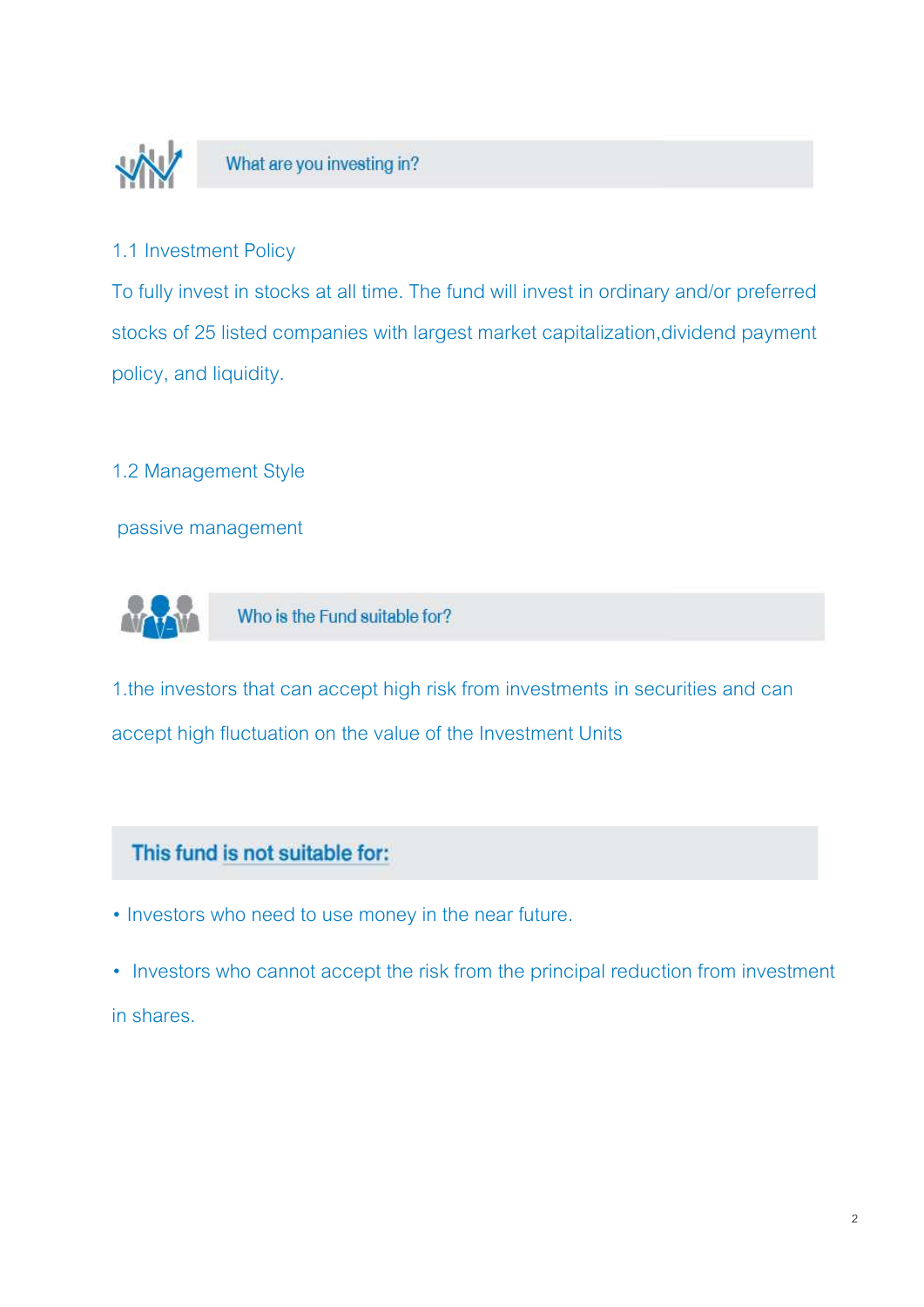# **For further clarification on this investment policy and potential risks, what should you do?**

- Read the full prospectus or seek advice from the management company or its appointed selling agents.
- Do not invest without sufficient understanding on the characteristics and risks of this Fund.



### What are the key risks of the Fund?

#### **Warnings & Recommendation**

1.Unit trusts of these long term mutual funds are unable to be sold, distributed,transferred, pledged or used as securities

2.The unitholders of long term mutual funds, if fail to comply with conditions of investment,will not receive tax benefits and will be forced to reinstate the tax benefits previously received and tax surcharge under the Revenue Code.

3.Investors should study information on investment in LTF and request more informationand tax guideline from the Management Company or the appointed selling agents

4.TMBAM has an objective not to offer its fund units to or for the benefit of

1) citizens of the USA or residents of the USA [including the territories of or occupied /controlled by the USA ] including those who hold US passports or greencards ,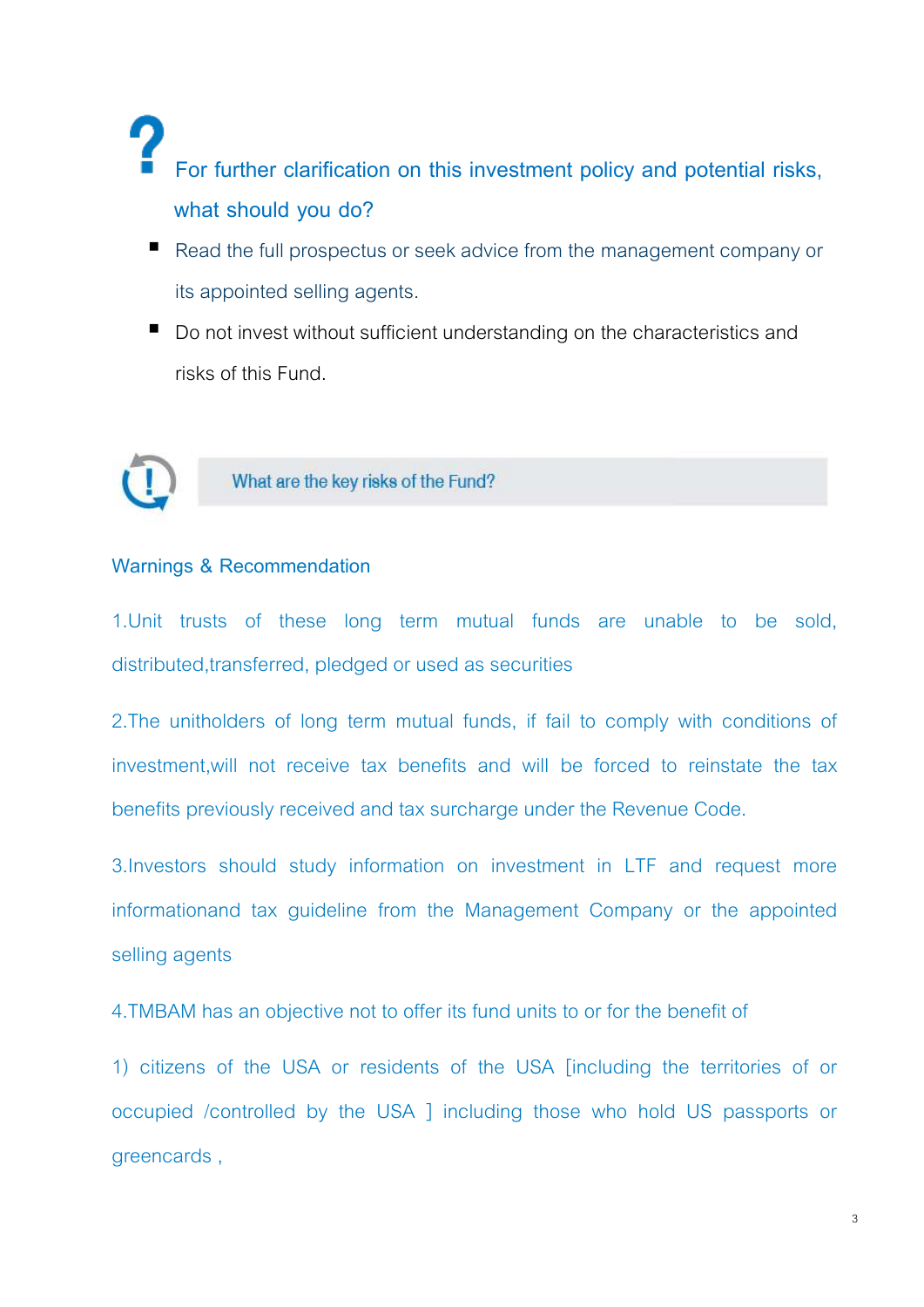2) Legal entities organized under the US law including company, Limited Partnership,etc,as well as the branch of such entities,

3) organizations belonging to the USGovernment in the USA and outside the USA,

4)investors who contact or receive information or place order related to TMBAM's fund or pay/receive payment with respect to TMBAM's fund in the USA.This also includes investors who use the agent/manager in the USA to perform such functions, and

5) the assets (such as private fund/trust) of the aforesaid persons or legal entities in  $1 - 4$ 

As such, TMBAM reserve its right to deny or restrain subscription,allocation and/or transfer its fund unit for the above-mentioned investors,whether directly or indirectly.

5. In the event that the Management Company has entered into an obligation or agreement with a foreign state and/or the government of a foreign state or if it is required to comply with a law or a regulation of a foreign state regardless of the effective date of such obligation (e.g. the United States Foreign Account Tax Compliance Act (FATCA)),the Unitholder(s) acknowledge and agree that the Management Company may act or perform its obligation according to the relevant law and/or regulation to which Management Company is subject,including but not limited to disclosing information of the Unitholder(s) or withholding and withholdable payment payable to the Unitholder(s),and may act or perform any other action necessary for complying such relevant Thai and foreign law and/or regulation to which the Management Company is subject,and shall provide any information, document, and consent to Management Company upon request in performing such

4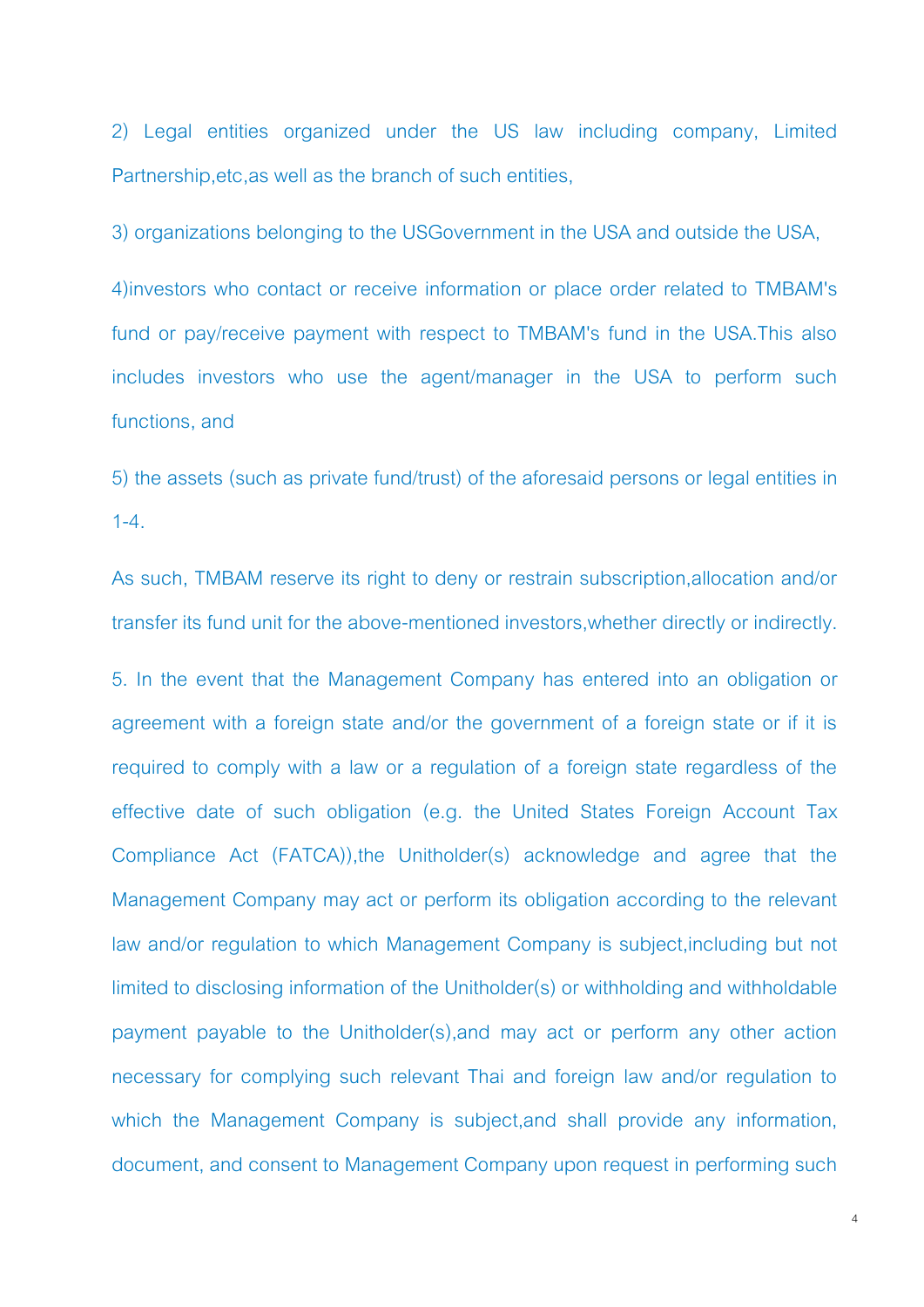duty.

6.In the event that there is any redemption of Investment Units more than two-third of the total investment units sold, the Management Company shall use its discretion to dissolve the Fund and stop accepting subscription/ redemption order.



\*For further information at **www.tmbameastspring.com**

The fund will maintain on average at least 80% of Net Asset Value in equity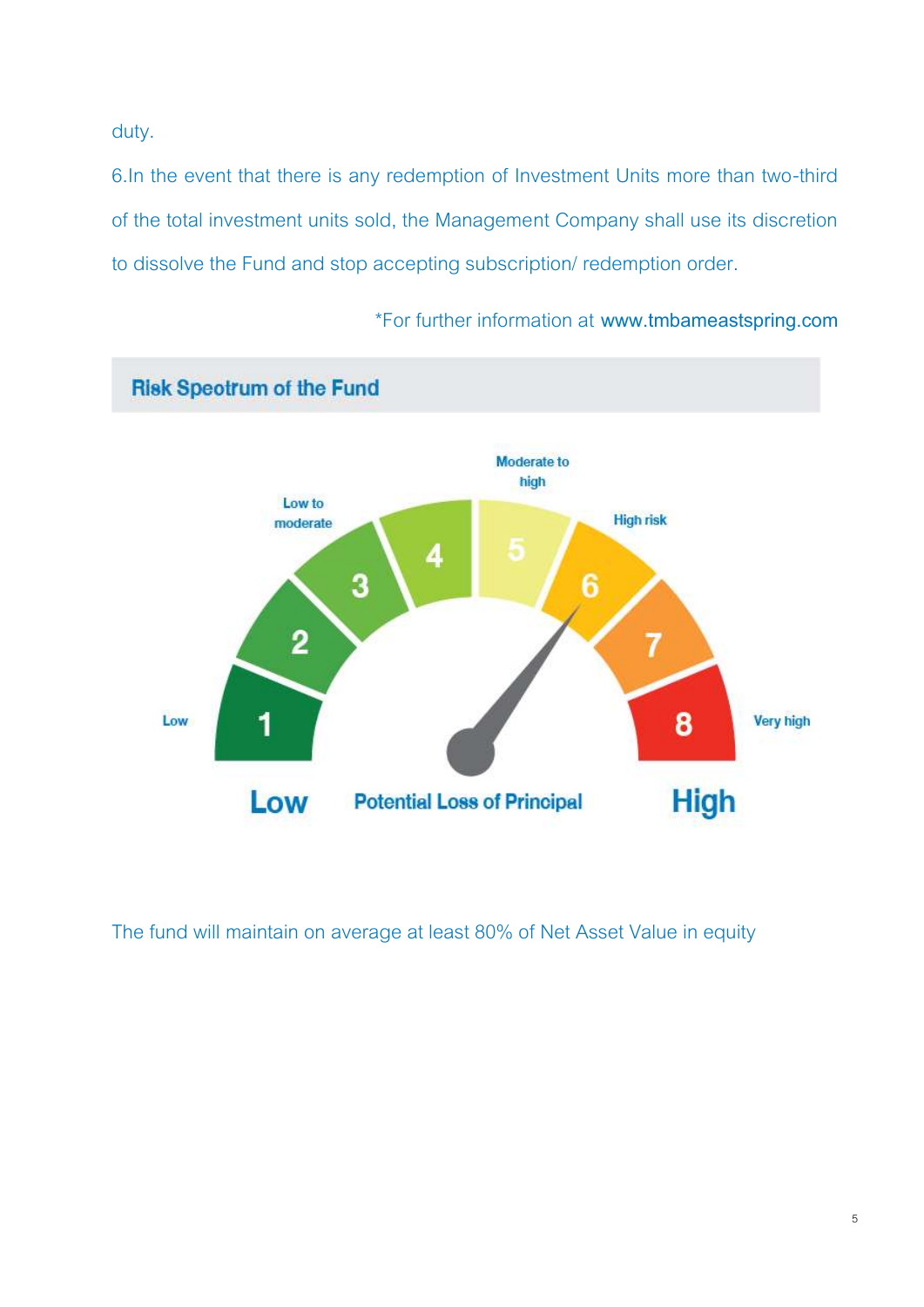### **Explanation of Risk**

• **market risk**

| standard deviation: SD     |           |            |            |      |
|----------------------------|-----------|------------|------------|------|
| < 5%                       | $5 - 10%$ | $10 - 15%$ | $15 - 25%$ | >25% |
| Low                        |           |            |            |      |
| <b>Equity Focus Groups</b> |           |            |            |      |
|                            |           |            |            |      |



Market Risk means the risk that the values of securities which the Fund has invested may increase or decrease due to outside factors such as economic/ investment situations, political factors both internally and internationally which could be considered from the Standard Deviation (SD) of the Fund. If the Fund has a high SD, it is an indicator that the Fund has high a fluctuation from the changes in the prices of securities.

### **High issuer concentration risk**



\* For further information at **www.tmbameastspring.com**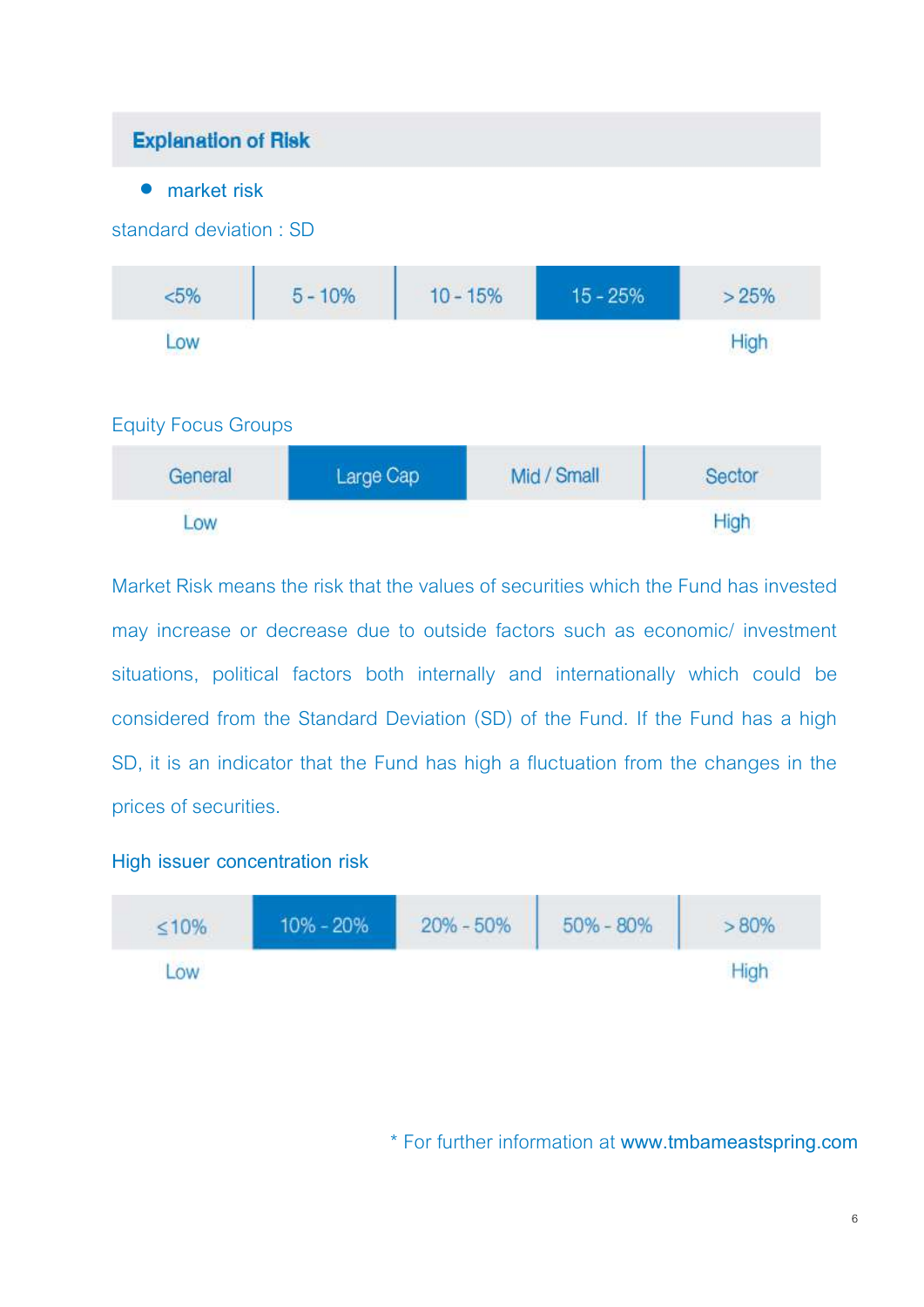

date as of 31 May 2022

## Top Five Holdings (% of NAV)

| <b>NAME</b>                          | % Of NAV |
|--------------------------------------|----------|
| 1.PTT Plc.                           | 13.11    |
| 2. PTT Exploration & Production Plc. | 8.07     |
| 3. Advanced Info Service Plc.        | 7.74     |
| 4.CP All Plc.                        | 7.14     |
| 5. GULF Energy Development Plc.      | 6.83     |

Information as of 31 May 2022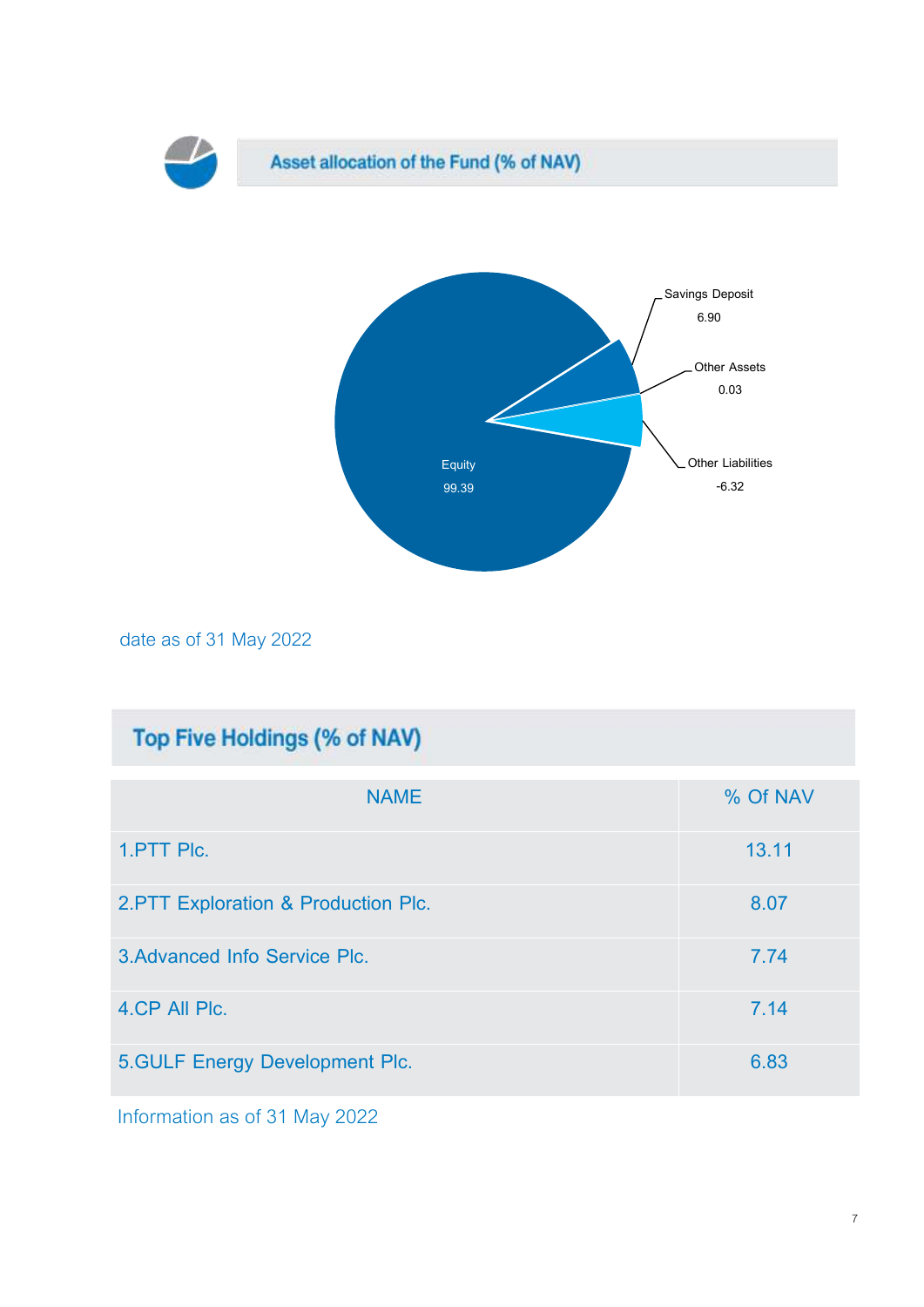

\* Fees affect the return on investment, investors should consider such fees

before making an investment decision \*

### Fees Charged to the Fund (% of NAV)



## **Fees Charged to the Fund**

More explanation :

1. Fees charged to the fund (As % per annum of total asset value deducted by total liabilities except for Management fee, Trustee Fee and Registrar Fee) (including VAT) 2. Any other expenses are an expectable expenses

3.Historical fee charged for the past 3 years can be found at

https://www.tmbameastspring.com/THDocs/QA/LF6\_02.pdf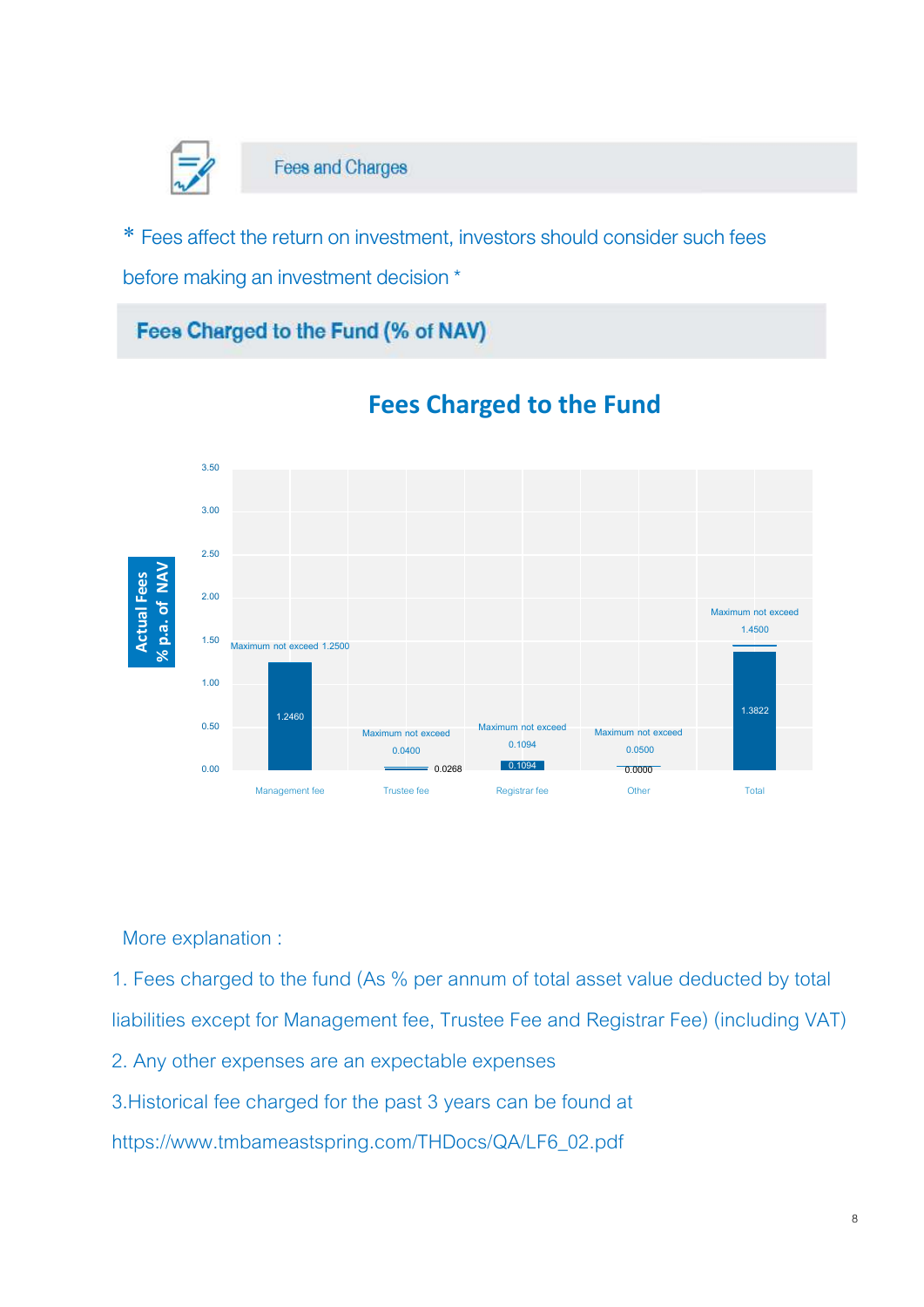## Fees Charged to Unitholders (% of transaction amount)

| <b>Details</b>                   | <b>Maximum Charge</b> | <b>Actual Charge</b> |
|----------------------------------|-----------------------|----------------------|
| Front-end Fee / Switching in Fee | <b>None</b>           | <b>None</b>          |
| Back-end Fee / Switching out Fee | <b>None</b>           | <b>None</b>          |
| Spread                           | $0.30\%$              | 0.10%                |

Remark : All above mentioned fees are inclusive of Value Added Tax or Specific Business Tax or other taxes.

More explanation : Spread will be charged from unit holders when subscribe, redeem, or switching by including into offer,bid or switching prices.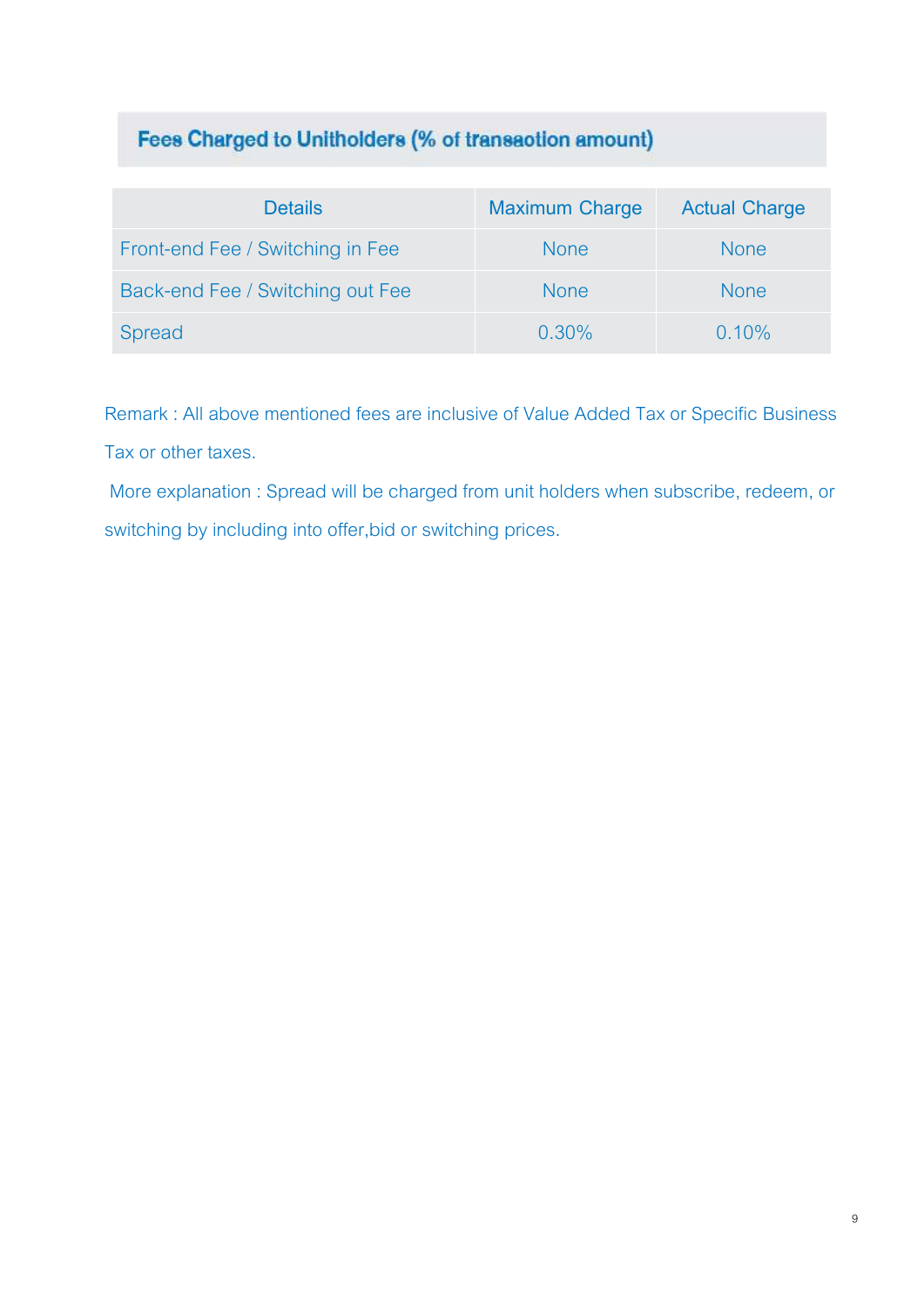

### **\*Past performance is not a guarantee of future performance\***



#### **Calendar year performance**

- **Maximum drawdown of the investment in the last five years : -41.86**
- **Standard deviation of the fund performance : 18.38**
- **Fund category based on peer group fund performance : Equity Large Cap**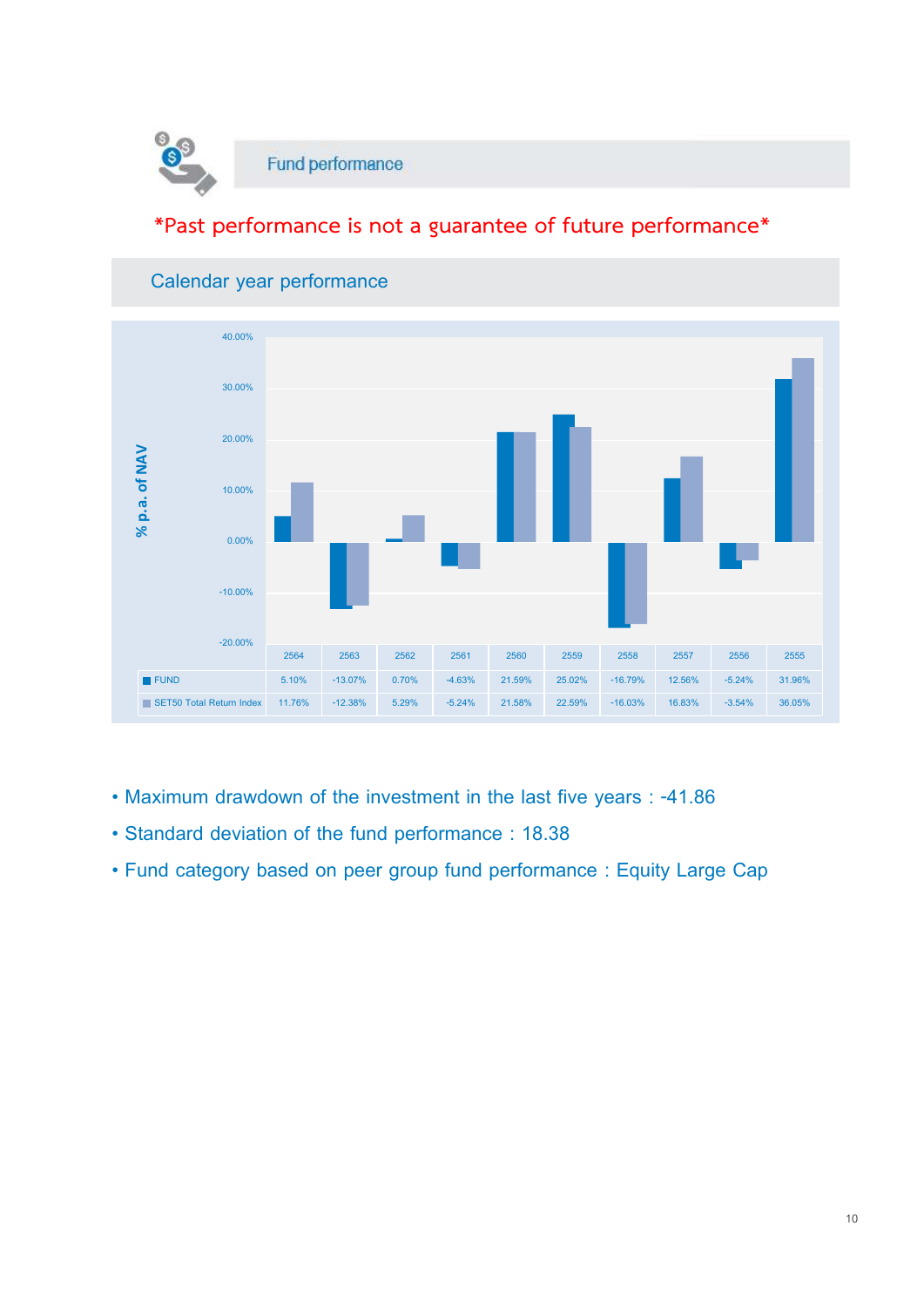## **Fund performance**

| <b>FUND</b>                                        | Year to<br>date | 3<br><b>Months</b> | Percentile | 6<br><b>Months</b> | Percentile | 1 Year | Percentile | 3<br>Years | Percentile | 5<br>Years | Percentile | 10<br>Years | Percentile | <b>Since</b><br>inception |
|----------------------------------------------------|-----------------|--------------------|------------|--------------------|------------|--------|------------|------------|------------|------------|------------|-------------|------------|---------------------------|
| <b>FUND</b>                                        | 3.21%           | $-0.91%$           | 95th       | 8.65%              | 50th       | 3.47%  | 95th       | $-2.89%$   | 95th       | 1.11%      | 75th       | 3.73%       | 75th       | 7.82%                     |
| <b>Benchmark</b>                                   | 2.71%           | $-0.39%$           | 75th       | 8.82%              | 50th       | 6.89%  | 75th       | 0.37%      | 50th       | 3.17%      | 50th       | 5.55%       | 50th       | 8.64%                     |
| <b>Standard</b><br><b>Deviation</b><br>(FUND)      | 11.95%          | 12.21%             | 25th       | 12.26%             | 75th       | 12.56% | 95th       | 21.93%     | 75th       | 18.38%     | 75th       | 17.49%      | 95th       | 21.72%                    |
| <b>Standard</b><br><b>Deviation</b><br>(Benchmark) | 12.06%          | 12.69%             | 50th       | 12.30%             | 75th       | 12.02% | 75th       | 22.37%     | 75th       | 18.68%     | 75th       | 17.52%      | 95th       | 21.47%                    |

Remark : All periods longer than one year are annualized.

date as of 31 May 2022

Investors can view the current information at www.tmbameastspring.com

### Peer group fund performance : Equity Large Cap Date as of 31 May 2022

|                             | Return $(\%)$ |       |       |         |         |      |       | Standard Deviation (%) |       |       |           |            |
|-----------------------------|---------------|-------|-------|---------|---------|------|-------|------------------------|-------|-------|-----------|------------|
| <b>Peer Percentile</b>      | 3M            | 6M    | 1Y    | 3Y      | 5Y      | 10Y  | 3M    | 6M                     | 1Y    | 3Y    | <b>5Y</b> | <b>10Y</b> |
| $5th$ Percentile            | 1.18          | 11.36 | 17.47 | 6.52    | 6.57    | 7.54 | 11.11 | 11.51                  | 11.17 | 19.42 | 16.52     | 14.60      |
| 25 <sup>th</sup> Percentile | 0.58          | 9.34  | 8.45  | 2.25    | 3.32    | 6.22 | 12.23 | 12.08                  | 11.63 | 20.00 | 17.18     | 15.17      |
| 50 <sup>th</sup> Percentile | $-0.16$       | 8.44  | 7.10  | $-0.43$ | 2.01    | 4.84 | 12.89 | 12.25                  | 11.96 | 21.34 | 17.71     | 15.44      |
| 75 <sup>th</sup> Percentile | 1.18          | 11.36 | 17.47 | 6.52    | 6.57    | 7.54 | 11.11 | 11.51                  | 11.17 | 19.42 | 16.52     | 14.60      |
| $95th$ Percentile           | $-2.36$       | 5.04  | 2.96  | $-3.53$ | $-1.26$ | 2.79 | 15.43 | 15.62                  | 15.87 | 25.49 | 22.31     | 16.66      |

The Fund's Benchmark SET50 Total Return Index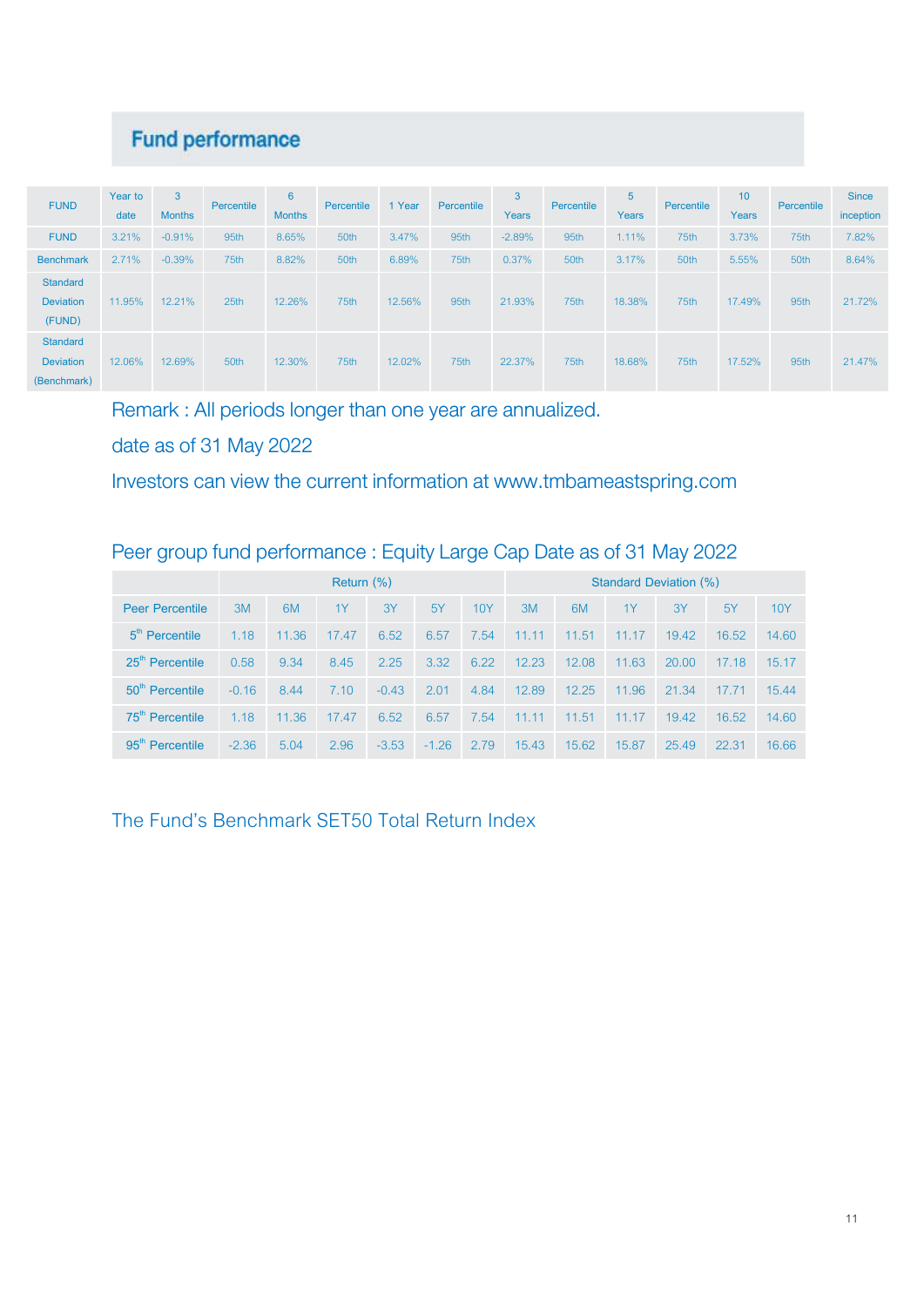

# For further information

| Dividend policy:                   | not less than 2 times a year                        |
|------------------------------------|-----------------------------------------------------|
| Trustee:                           | <b>Siam Commercial Bank Plc.</b>                    |
| <b>Registration Date:</b>          | 11 November 2004                                    |
| <b>Fund Maturity:</b>              | Indefinite                                          |
| <b>Subscription and Redemption</b> | Subscription Date: Every Working Day                |
|                                    | Within: 8.30 hrs.                                   |
|                                    | To: 15.30 hrs.                                      |
|                                    | IPO (Baht): 10 Baht                                 |
|                                    | Minimum Initial Subscription: 1 Baht                |
|                                    | Minimum Subsequent Subscription: 1 Baht             |
|                                    | Redemption Date: every working day                  |
|                                    | Within: 8.30 hrs.                                   |
|                                    | To: 15.30 hrs.                                      |
|                                    | Settlement Period: The management company will      |
|                                    | arrange the payment of the redemption of            |
|                                    | investment units to the unitholders within 4        |
|                                    | business days following the date of selling the     |
|                                    | investment units.                                   |
|                                    | (Currently and in normal conditions paid within 2)  |
|                                    | business days after the sales order can be          |
|                                    | processed)                                          |
| Investors can view daily NAV at    | website: www.tmbameastspring.com                    |
| <b>Portfolio Turnover Ratio</b>    | 3.82 %                                              |
| <b>Subscription or Redemption</b>  | Bank of TTB PCL.(All branches) Tel. 0-2299-1111     |
| <b>Supporting Agents</b>           | or the appointed selling agents. Investors can Find |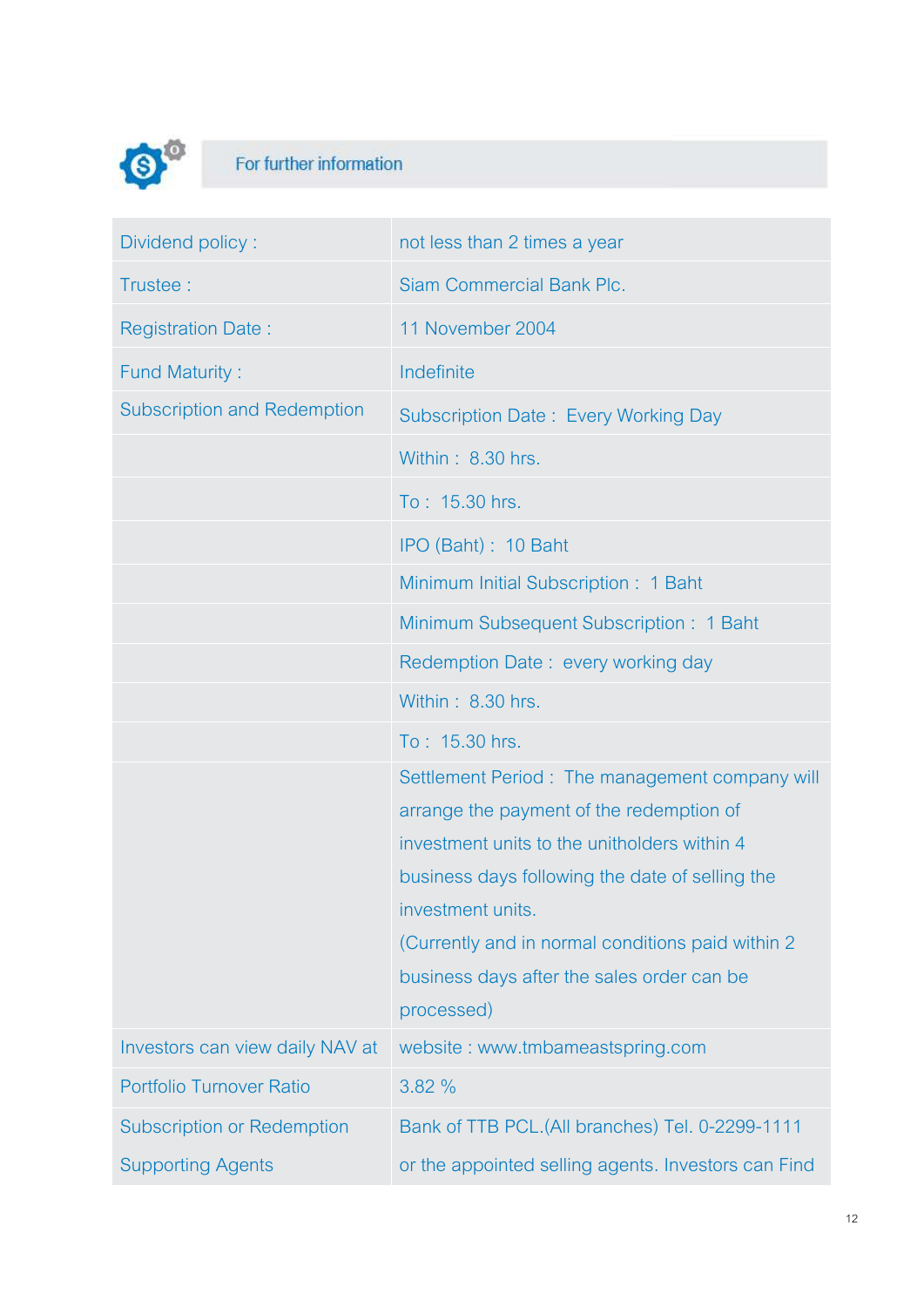|                                                | more information at www.tmbameastspring.com         |
|------------------------------------------------|-----------------------------------------------------|
| <b>Fund Manager:</b>                           | Darawan Prakaitip                                   |
|                                                | Start Date 18 May 2021                              |
| <b>Enquiry for Prospectus/</b>                 | TMB Asset Management Co., Ltd.                      |
| Complaints:                                    | 9th floor, Mitrtown Office Tower 944 Rama 4 Road,   |
|                                                | Wangmai Pathumwan, Bangkok 10330                    |
|                                                | Tel: 0-2838-1800                                    |
|                                                | website: www.tmbameastspring.com                    |
| citizens of the USA or residents<br>of the USA | <b>No</b>                                           |
| Potential conflict of interest                 | Company shall refrain from any transactions         |
|                                                | pertaining conflict of interests and related party. |
|                                                | Find more information at                            |
|                                                | www.tmbameastspring.com                             |

## **Dividend Payment Statistic (Baht per unit)**

| <b>Book Close Date</b> | <b>Dividend Payment Date</b> | Amount |
|------------------------|------------------------------|--------|
|                        | 19 January 2022              | 0.1900 |
| 3                      | 14 July 2021                 | 0.3200 |
|                        | 19 January 2021              | 0.2000 |
|                        | 17 January 2020              | 0.2000 |